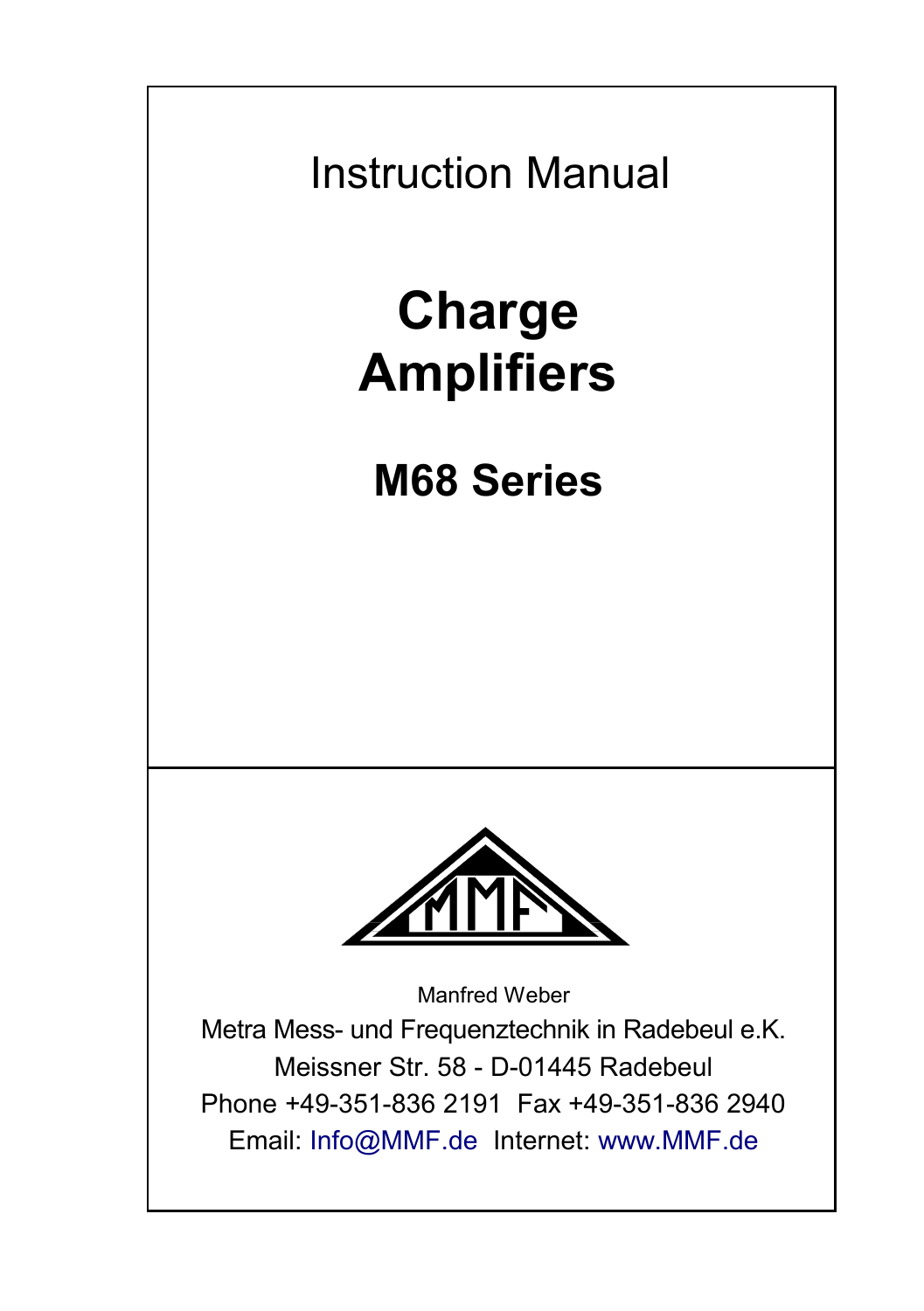The latest version of this document can be downloaded from: [http://www.mmf.de/product\\_literature.htm](http://www.mmf.de/produktliteratur.htm)

© Manfred Weber Metra Mess- und Frequenztechnik in Radebeul e.K.

Aug. 10 #162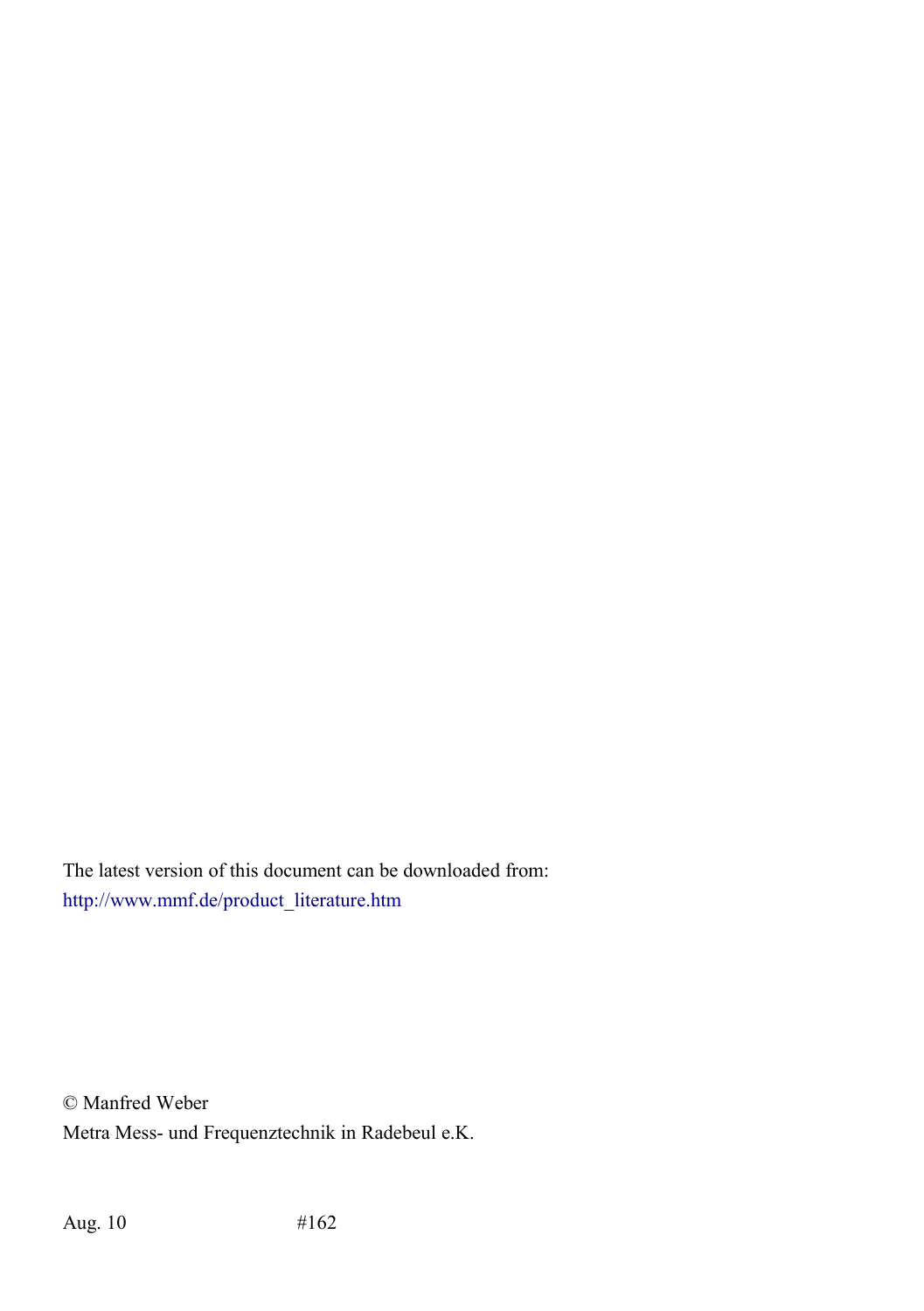# **Contents**

Appendix: Limited Warranty<br>Declaration of Conformity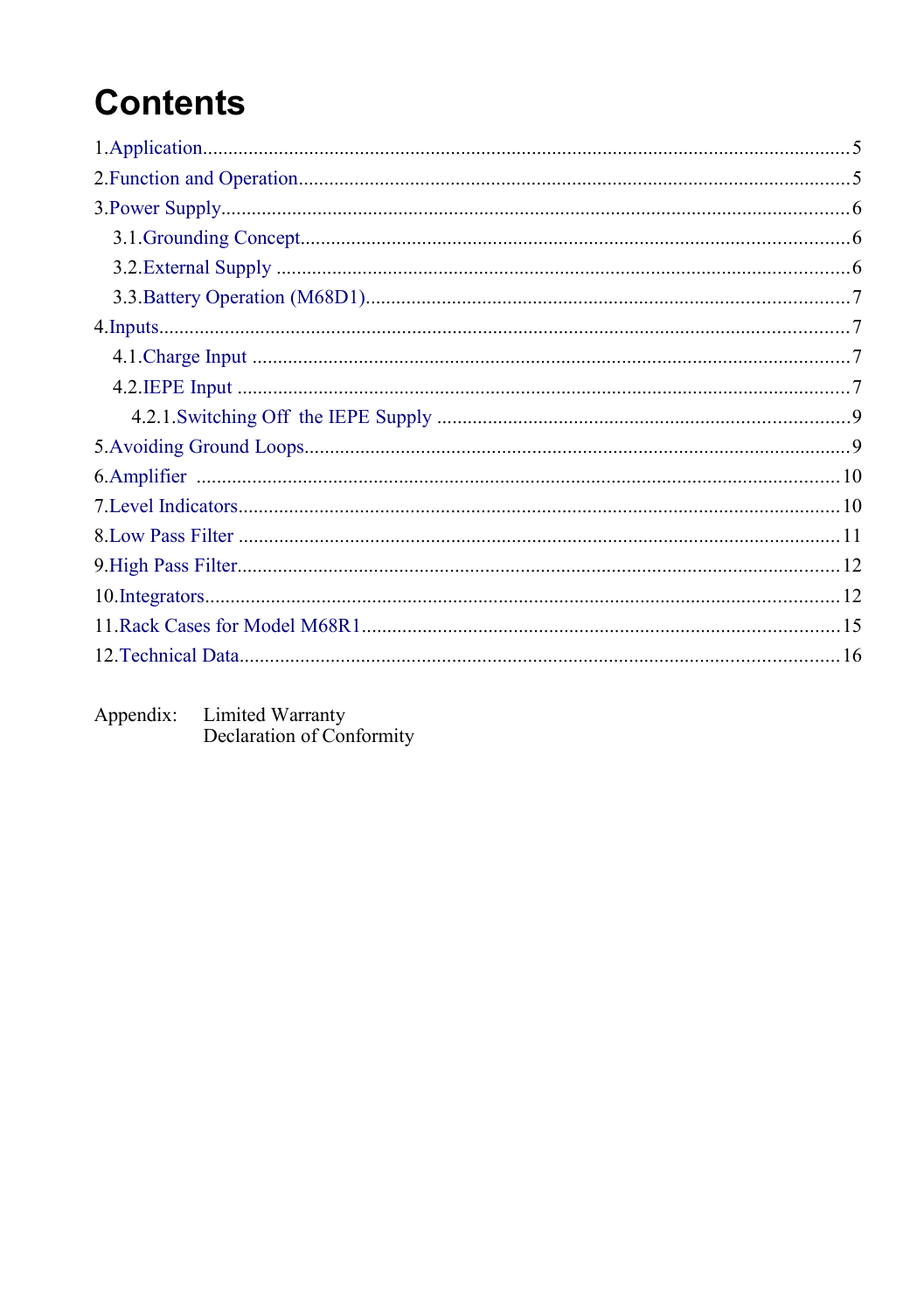

Figure 1: Front view of Model M68D1 with control elements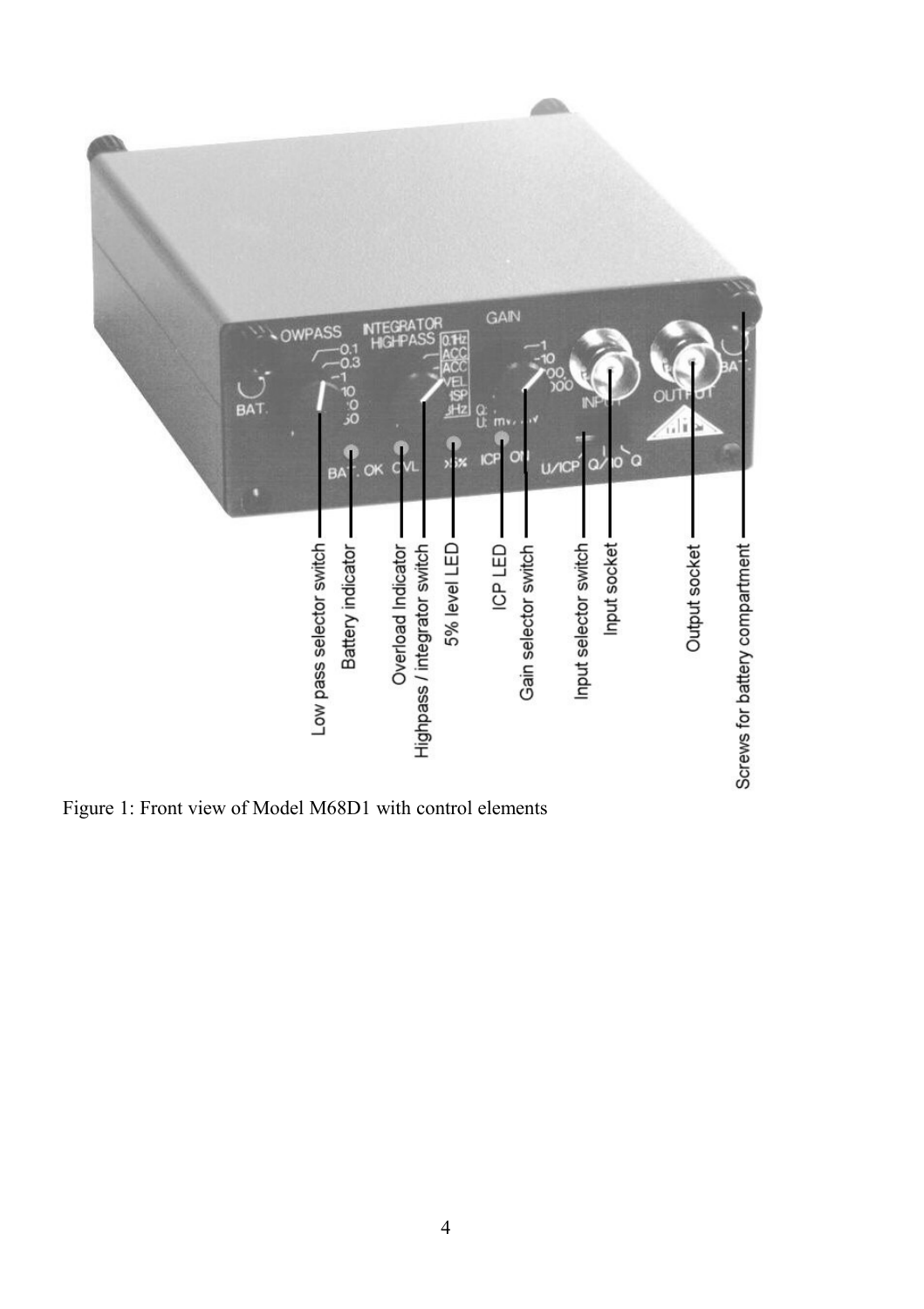# <span id="page-4-1"></span>**1. Application**

The Signal Conditioners of M68 series are intended for connection of piezoelectric acceleration, force or pressure transducers. The input is suitable for sensors with charge output as well as for IEPE compatible transducers or microphones.

By means of the M68 the sensor signal can be best possibly adapted to the existing measuring equipment or PC-based data acquisition systems. The Signal Conditioners provide the following functions:

- Adaptation of the sensor signal and sensor supply
- Amplification
- High- and low-pass filtering (for example anti-aliasing filter)
- Integration of the sensor signal, for instance, to measure velocity or displacement.

Models M68D1 and M68D3 are housed in a rugged aluminum case. Both models can be used in laboratory as well as under field conditions. Model M68D1 may also be operated from batteries. Model M68R1 has been developed for multichannel measuring systems. It fits into 19"-rack systems.

#### <span id="page-4-0"></span>**2. Function and Operation**

[Figure 2](#page-4-2) shows the block diagram of Model M68 with its most important functional groups.



<span id="page-4-2"></span>Figure 2: Block diagram

Depending on the position of the input switch, the input signal passes the impedance converter Q1 or Q2. If IEPE operation is selected, the signal is directly connected to the amplifier. At IEPE operation a constant current is fed into the input socket to supply the sensor electronics. The constant current source can be switched off by the internal jumper J1, in case an AC voltage shall be connected to the input.

The input circuit is followed by the first amplifier stage, low pass and high pass filters. The low pass filter has 6 selectable limiting frequencies. The high pass filter has a limiting frequency of 3 Hz, which can be bypassed by the switch "HIGH PASS / INTEGRATOR". In this case the full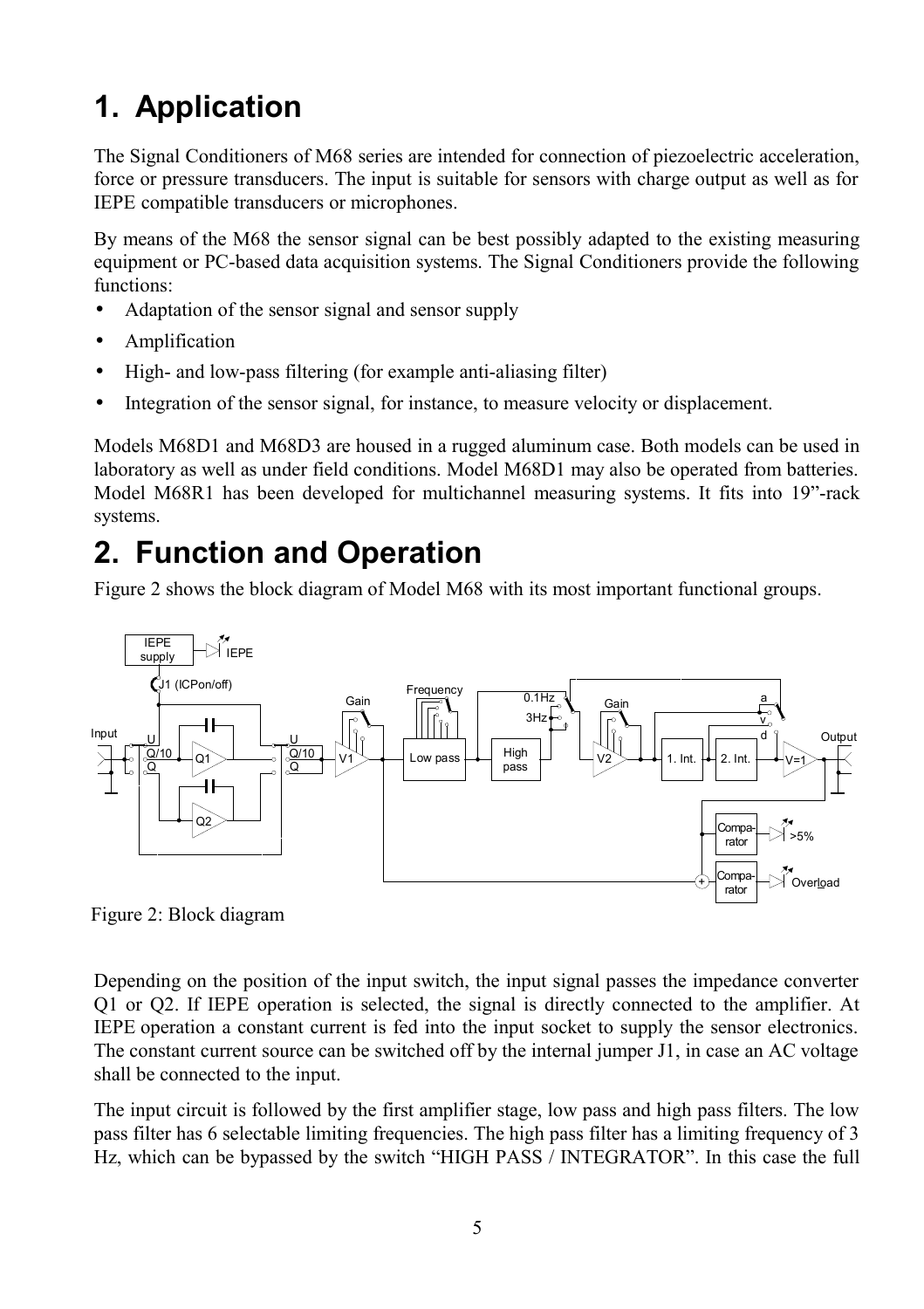bandwidth down to 0.1 Hz comes into effect. The filters are followed by the second amplifier stage. The divided gain before and after filtering provides sufficient dynamic range, even for signal components outside the filter range. At the same time a high signal-to-noise ratio is achieved.

Before reaching the output driver the signal may pass one or two integrating stages. The output is DC coupled.

A control LED for the output modulation indicates an output signal higher than 5 % of full-scale modulation. An overload LED shows if the output signal exceeds 90 % of full-scale modulation. It also indicates overload before the filter stages.

Models M68D1, M68D3, and M68R1 have identical electronic circuits.

# <span id="page-5-2"></span>**3. Power Supply**

#### <span id="page-5-1"></span>**3.1. Grounding Concept**

The inputs and outputs of the signal conditioners are single ended, i.e. asymmetrical. In case an additional signal ground connection is required, ground is available via a separate connector at the rear of the instruments. For the Models M68D1 and M68D3 this connector is a 4 mm banana jack. The signal ground of Model M68R1 can be found at the 4-pole frame connector.

The case of the instruments is internally connected to ground.

If model M68R1 is used with the rack cases M68B6 and M68B12 a connection is made between signal ground and protective earth potential via the case.

The power supply is separated from signal ground. In some cases it may be of advantage to connect the minus pole of the power supply to signal ground, to avoid ground loops. For this purpose you can plug in the 4 mm jumper (delivered with the instruments) at the rear of Models M68D1 and M68D3. At Model M68R1 the terminals of the power supply socket can be connec ted by a wire.

#### <span id="page-5-0"></span>**3.2. External Supply**

The Signal Conditioners M68 are powered by an external DC voltage

Models M68D1 and M68D3 come with a mains plug adapter for 115/230 VAC. The power supply socket according to DIN 45323 is located at the rear of the instruments. Any other voltage of 5 V to 15 V DC and about 300 mA (for M68D1) or 1 A (for M68D3) may be connected to this socket. The positive supply terminal is connected to center pin (tip). The POWER ON/OFF switch is located at the rear.

The M68R1 also has its power supply connector at the rear. It is a 4-pole frame connector type WAGO 232. The pin designation is shown in [Figure 3.](#page-5-3)

$$
\begin{array}{c|c}\n\hline\n\begin{bmatrix}\n\Box \\
\Box \\
\Box\n\end{bmatrix} & +5..15 \,V \\
0 \,V \\
\hline\n\begin{bmatrix}\n\Box \\
\Box\n\end{bmatrix} & 0 \,V \\
0 \,V \\
\hline\n\begin{bmatrix}\n\Box \\
\Box\n\end{bmatrix} & Signal ground\n\end{array}
$$

<span id="page-5-3"></span>Figure 3: Power supply socket of Model M68R1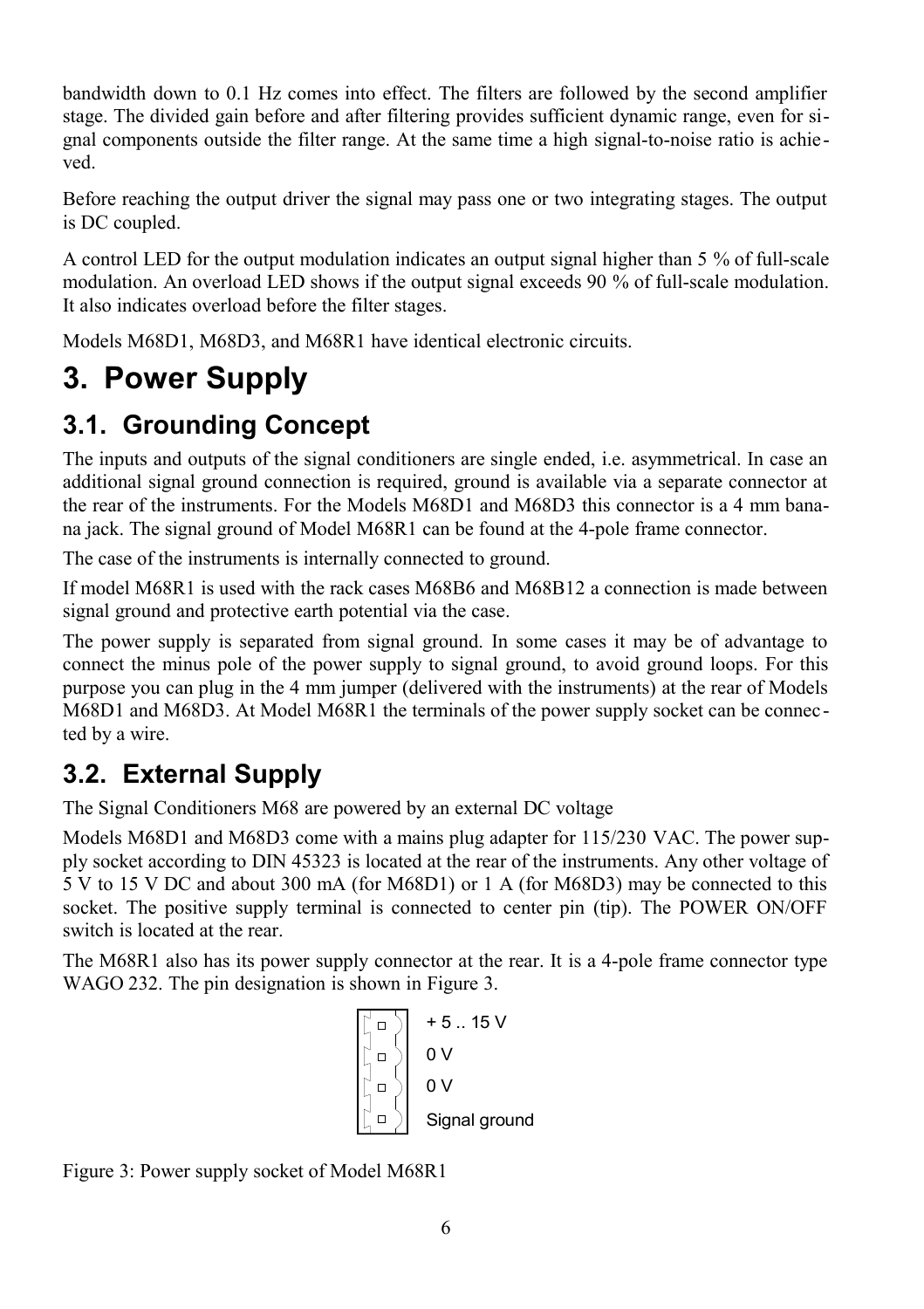The supply voltage is connected to the terminals " $+ 5$  .. 15 V" and "0 V". A special plug with screwed contacts for the rear socket is delivered together with the instrument. This way the power supply can be wired manually. In case you use the offered 19"-mounting racks with internal power supply unit, this connection is realized by the backplane. Model M68R1 has no power on/off switch.

The instruments are protected against false polarization and short-time excess voltage up to 60 V. All models of M68 series have an LED "BAT O.K." indicating sufficient supply voltage. It lights up green, as long as the voltage is above 5 V. It works for battery operation as well as for external power supply (M68D1).

#### <span id="page-6-3"></span>**3.3. Battery Operation (M68D1)**

Model M68D1 has a battery compartment for four "AA" size batteries (type LR 6). It is opened by unscrewing four plastic knobs and removing the cover. The right polarity is shown on the battery holder. To ensure long battery life it is recommended to use alkaline batteries. Accumulators may be used as well. You can operate the instrument on NiMH or NiCd. However, by reason of the lower voltage of accumulators, the battery control will not work exactly.

Please take discharged batteries out of the instrument to avoid damage by leakage. Also, remove the batteries if the unit is not in use for a longer period.

# <span id="page-6-2"></span>**4. Inputs**

The Signal Conditioners M68 are designed for both sensors with charge output and with integrated impedance converters to IEPE standard as well. You can switch from one to the other type of transducer by means of the slide switch next to the input socket. Both input types use the same BNC input socket.

#### <span id="page-6-1"></span>**4.1. Charge Input**

Capacitive signal sources, usually piezoelectric sensors with charge output, are connected to the charge input (Q). The input is fed to an amplifier with capacitive feedback. All M68 instruments have two input stages for charge. In the position "Q/10" of the switch the gain is divided by 10.

The advantage of charge measurement is, that cable capacitance and insulation resistance have almost no influence to the measuring result. For sensors with charge output it is strongly recommended to use special low-noise cables. Ordinary cable will cause a considerable measuring error at mechanical stress, as a result of the so-called triboelectrical effect. Cables with low insulation resistance, for example caused by humid connectors, reduce the accuracy of measurement at lower frequencies. A desirable insulation resistance is higher than 10 GΩ. Cables longer than 10 m are not recommended at the charge input.

#### <span id="page-6-0"></span>**4.2. IEPE Input**

IEPE stands for "Integrated Electronics Piezo Electric". It has been established as industrial standard for piezoelectric transducers. Other brand names for the same principle are ICP®, Isotron®, Deltatron®, Piezotron® etc. The integrated sensor circuit transforms the charge signal of the piezo-ceramics, with its very high impedance and high EMI sensitivity, into a voltage signal with low impedance. The converted signal can be easier transmitted. The cable length at this input may be more than one hundred meters. Ordinary low cost coaxial cable can be used.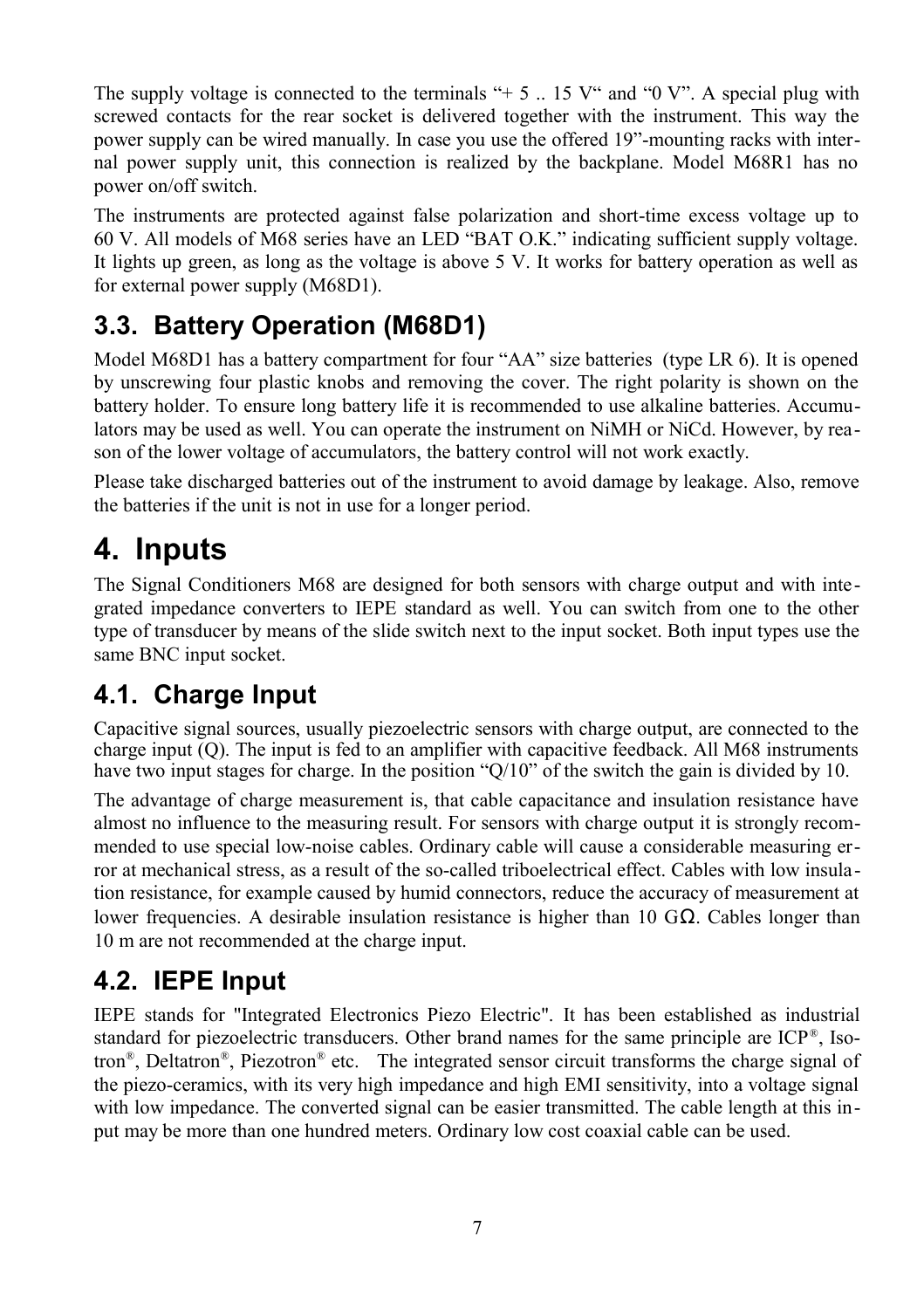A peculiarity of IEPE is, that power supply and measuring signal use the same line. So, an IEPE transducer needs, like a transducer with charge output, only one single-ended line.

[Figure 4](#page-7-0) shows the circuit diagram. To separate the low impedance sensor signal from the power supply, the integrated circuit is supplied with constant current.

This constant current must be fed into the measuring line and simultaneously separated from the following amplifier stages. The yellow LED "IEPE ON" indicates the flow of constant current.



<span id="page-7-0"></span>Figure 4: IEPE principle

By supplying the sensor with constant current a positive DC voltage arises over its terminals. This static bias voltage depends on manufacturer and specimen and amounts to about 5 through 14 V. The sensor signal is superposed on this bias voltage. The output voltage of the transducer never changes to negative values. Its minimum value is the saturation voltage of the integrated impedance converter  $(0.5 V to 1 V)$ . The supply voltage of the constant current source determines the maximum value of the output voltage. For the M68 this voltage amounts up to 24 V and guarantees an optimum dynamic range for all available sensors[.Figure 5](#page-8-2) shows these relations.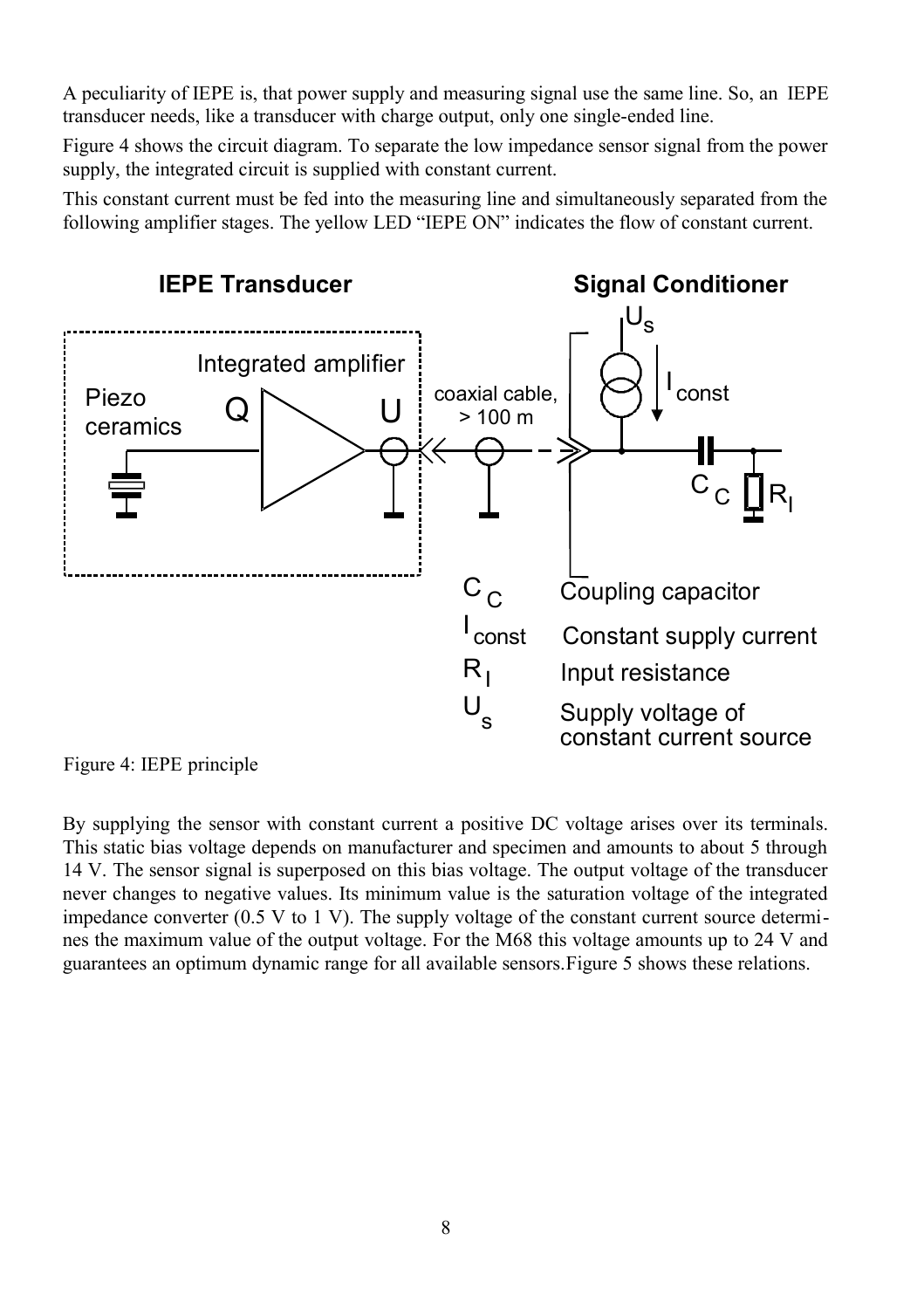

<span id="page-8-2"></span>Figure 5: Dynamic range of IEPE compatible transducers

#### <span id="page-8-1"></span>**4.2.1. Switching Off the IEPE Supply**

In some cases it may be necessary to switch off the constant current supply, in order to use the input for normal AC sources. For this purpose, please change the position of the jumper, which you will find at Models M68D1 and M68R1 behind the front panel. Remove the cover of Model M68D1 by unscrewing the four plastic screw heads. To remove the cover of Model M68R1, four screws at the side and two at the back are unscrewed. Jumper J1 is located left at the front side of the printed circuit board. Plug it into the position "OFF" to switch off the constant current source.

After removing the front cover of Model M68D3 you will see only the jumper of channel 1. To reach the jumpers of channels 2 and 3, please remove front and rear panel.

## <span id="page-8-0"></span>**5. Avoiding Ground Loops**

Earthing or ground loops are often the reason for measuring errors in multichannel measuring systems. In most cases you will find a superimposed 50 Hz or 100 Hz voltage on the measuring signal. One reason for this effect may be, that the transducers are connected to ground not only via their cable at the signal conditioner, but also in addition at the measuring point through their case. Vibration transducers are often mounted at grounded machine parts. Within earthing systems transient currents may appear. These transient currents cause a potential drop across the earthing or grounding wires. Via the signal input of the amplifier they may result in a considerable measuring error.

To avoid this, insulated attachment of the transducers is recommended.

Metra offers several industrial vibration transducers with insulated mounting base and different insulating flanges for non-insulated sensors.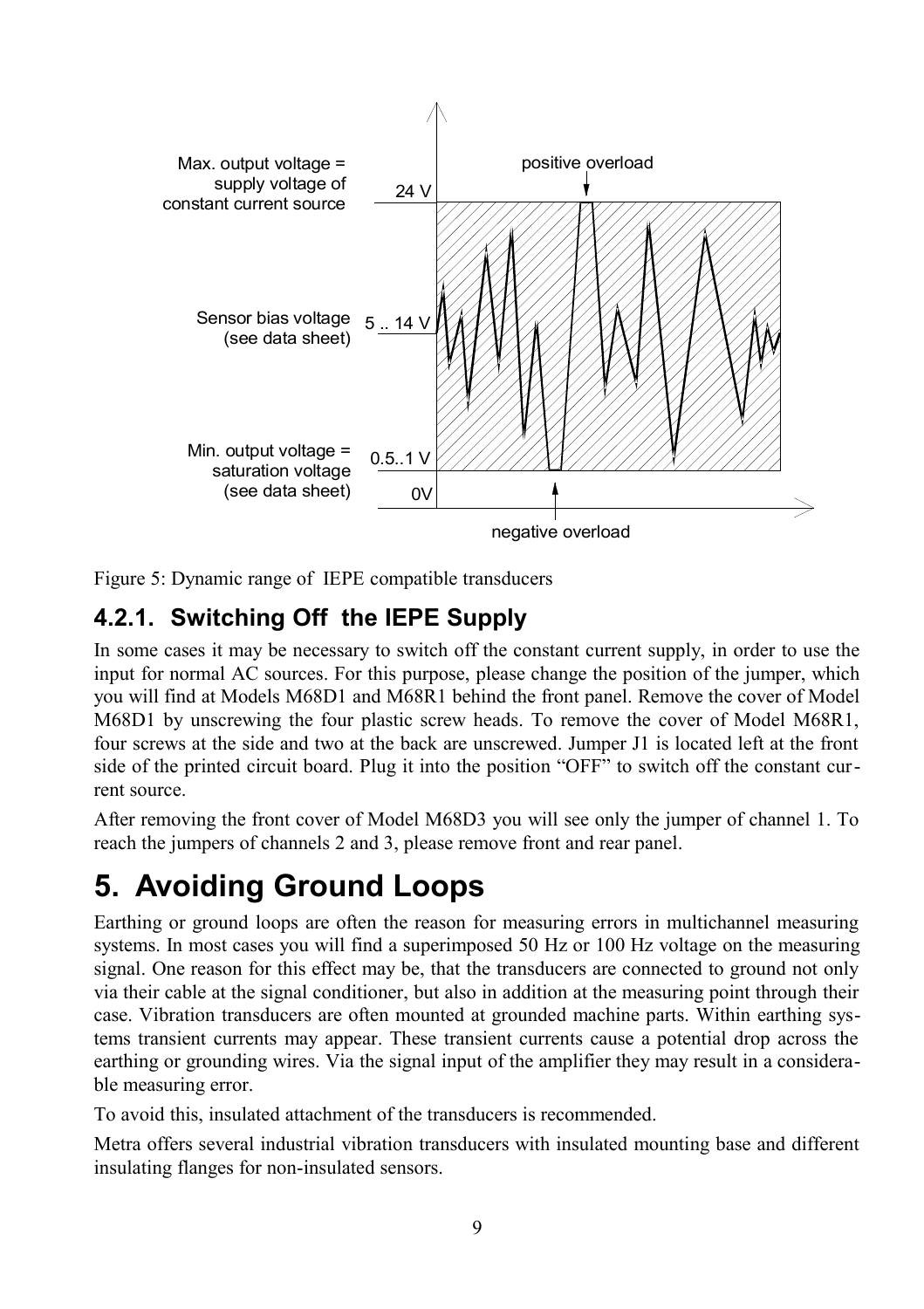A star-shaped grounding network is the ideal solution to avoid ground loops. Star-shaped means that all grounding wires of the sensors and the amplifier outputs are tied to ground at the signal conditioners, without any transverse connections. In many cases this is more difficult to realize for the outputs than for the inputs, because the following measuring equipment may have singleended, inputs. If you have the choice to use differential inputs, which can be found on many data acquisition boards, you should preferably use them.

# <span id="page-9-1"></span>**6. Amplifier**

The instruments of M68 Series have the following measuring ranges:

Charge mode: 0.1 / 1 / 10 / 100 / 1000 mV/pC

IEPE mode: 1 / 10 / 100 / 1000 times

The gain selection switch "GAIN" has four positions. In position "Q/10" of the input selection slide switch the measuring range of all charge ranges is divided by 10. This may be advanta geous for measurement with high sensitivity transducers or for shock measurement.

After connecting a sensor and occasionally after changing the measuring range, the amplifier needs a certain settling time because of a short term overload. Therefore it may take up to 30 s, until the output voltage is free of DC components.

The amplifier output is buffered and DC-coupled. Therefore, possible offset currents fed into the amplifier output by the following equipment (for instance a PC data acquisition board), do not cause a DC offset.

## <span id="page-9-0"></span>**7. Level Indicators**

LEDs indicate minimum modulation and overload condition.

The LED " $>5\%$ " lights up at an output voltage higher than 0.7 V. The LED "OVL" lights up if the output voltage exceeds 9 V.

The optimum gain range is selected, if the LED " $>5\%$ " lights up and the LED "OVL" remains dark. If both LEDs remain dark, the gain should be increased. If both LEDs light up the gain should be reduced.

The overload detector monitors both the amplifier output and the filter input (see [Figure 2\)](#page-4-2). By that means overload condition will also be indicated when high signal components beyond the filter pass band occur.

An overload detector at the integrator input is not provided. In some cases high level components at higher frequencies may overload the amplifier stage before the integrator while at the integrator output no overload condition can be detected. To avoid this, make sure to check the signal level in the switch position "ACC" (integrator off) before switching on the integrators. When the LED indicates overload you can use the low pass filter to attenuate high frequencies.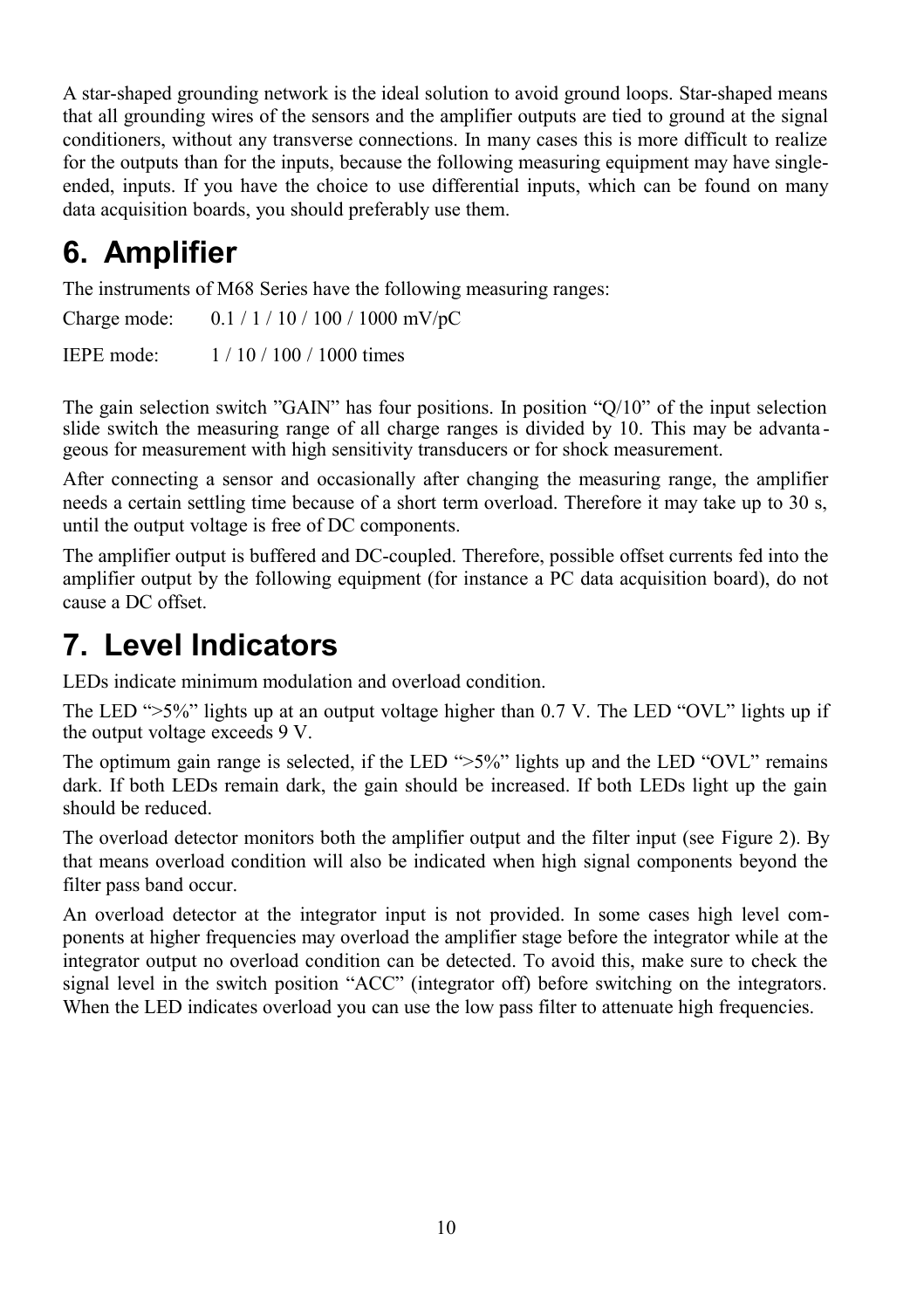## <span id="page-10-0"></span>**8. Low Pass Filter**

To eliminate disturbing noise or to comply with the Shannon theorem: "Signal frequency should be less than half of the sampling frequency", it can be advantageous, to use a low pass filter. For higher accuracy in the time domain it is recommended to set the low pass at  $1/10$  the sampling frequency.

The instruments of M68 series have 6 internal low pass filters. The scale at the positions of the filter switch "LOW PASS" is shows the 3 dB limiting frequencies in kHz. The following table shows the 3 dB and the 10 % limiting frequencies of the low pass filters:

| 3 dB Frequency | 10 % Frequency |
|----------------|----------------|
| $100$ Hz       | 70 Hz          |
| 300 Hz         | $200$ Hz       |
| 1 kHz          | 700 Hz         |
| $10$ kHz       | 7 kHz          |
| $20$ kHz       | $14$ kHz       |
| 50 kHz         | 35 kHz         |

The slope of the low pass filters is 40 dB per decade.



Figure 6: Typical frequency and phase response of the low pass filters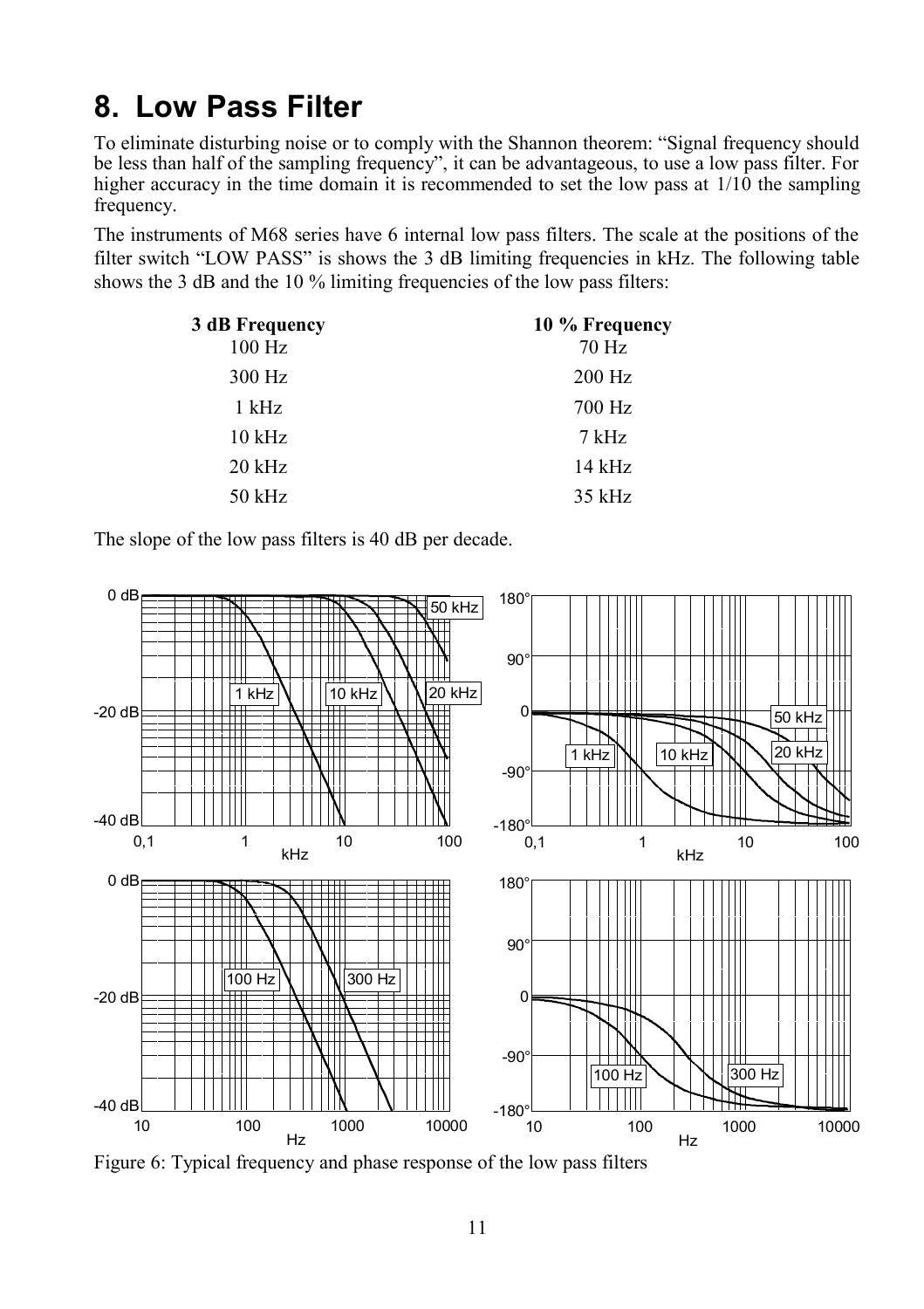## <span id="page-11-1"></span>**9. High Pass Filter**

The M68 signal conditioners have a high pass filter with a lower limiting frequency of 3 Hz (- 3 dB). By means of this filter low frequency noise can be removed. Low frequency noise may occur, for example, by the influence of temperature transients to piezoelectric compression type accelerometers. The slope of the 3 Hz high pass filter is 40 dB / frequency decade. The 3 Hz high-pass filter is switched on by turning the "INTEGRATOR HIGH PASS" switch into position "ACC 3 Hz". If the high pass filter is switched off (switch position "0.1 Hz ACC"), the lower limiting frequency of the amplifier is 0.1 Hz.

With the integrators the high pass filter is always switched on.



Figure 7: Frequency and phase response of the high pass filter

As the filters are located between the amplifier stages (see [Figure 2\)](#page-4-2) the instrument does not become overloaded, even if the measured signal has higher spectral components outside the filter range.

# <span id="page-11-0"></span>**10. Integrators**

The M68 can integrate the measuring signal one or two times. Integration can be useful for vibration measurement by means of accelerometers on rotating machinery.

Single integration of vibration acceleration results in velocity, double integration in displacement.

The ..INTEGRATOR HIGH PASS" switch activates the integrators. In position "ACC" (acceleration) the measuring signal passes without integration. At the position "VEL" (velocity) the signal is integrated once, in position "DISP" (displacement) twice.

With switched on integrators the 3 Hz high pass filter is always activated.

The following calculations show how the M68 output **uout** corresponds to the three vibration quantities. The selected gain range of the M68 is **G** and the accelerometer sensitivity (see transducer data sheet) is **Bua**.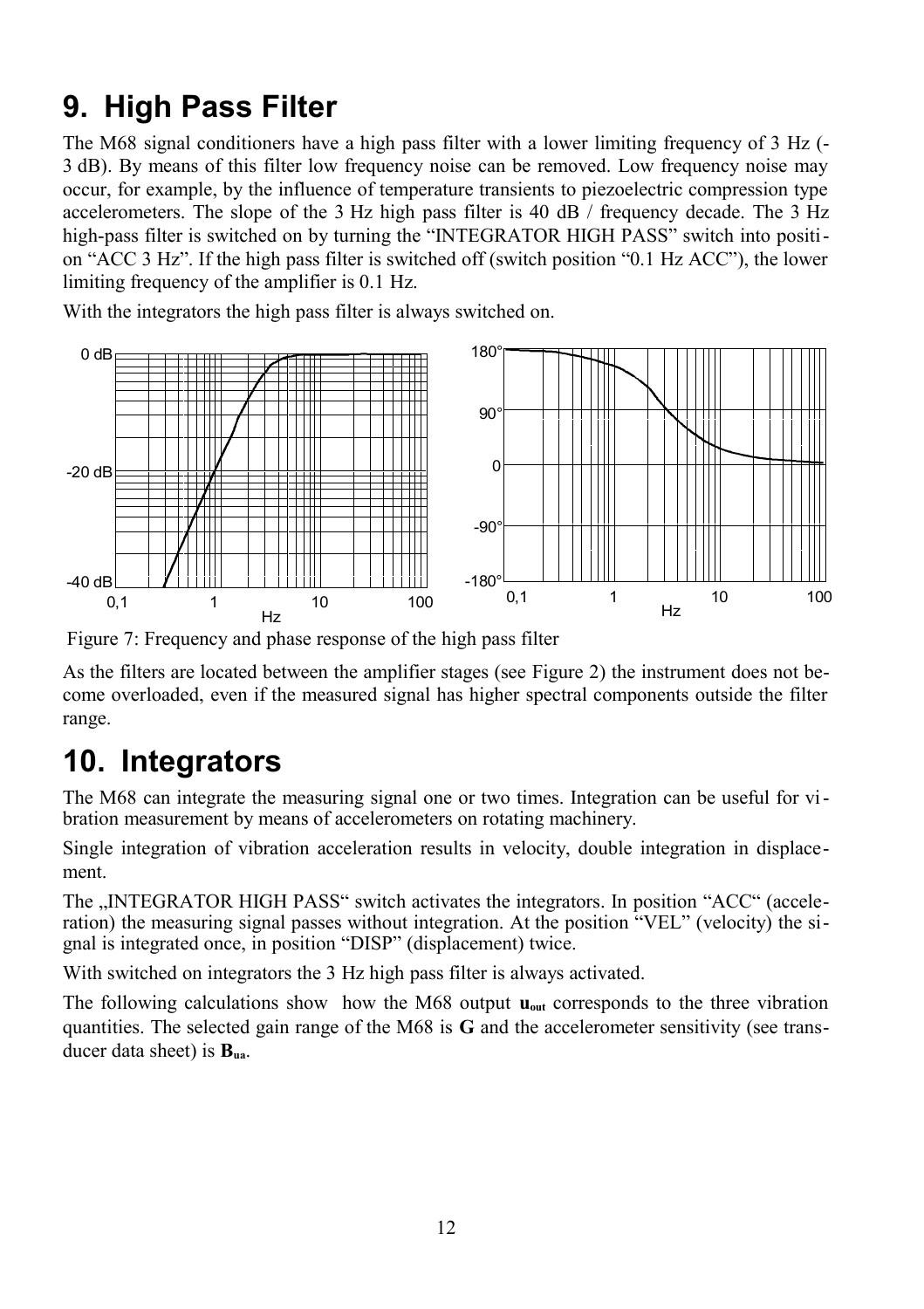**Vibration acceleration a** (without integration):

$$
a = \frac{u_{\text{out}}}{G \cdot B_{\text{ua}}}
$$

(a in m/s<sup>2</sup>; u<sub>out</sub> in mV; G in mV/mV;  $B_{\text{ua}}$  in mV/ms<sup>-2</sup>)

**Vibration velocity v** (single integration):

$$
v = \frac{u_{out}}{G \cdot B_{ua}} \cdot 10
$$

(v in mm/s;  $u_{\text{out}}$  in mV; G in mV/mV;  $B_{\text{ua}}$  in mV/ms<sup>-2</sup>)

**Vibration displacement d** (double integration):

$$
d = \frac{u_{\text{out}}}{G \cdot B_{\text{ua}}} \cdot 100
$$

(d in  $\mu$ m;  $u_{\text{out}}$  in mV; G in mV/mV;  $B_{\text{un}}$  in mV/ms<sup>-2</sup>)

The equations above apply for IEPE compatible accelerometers. For accelerometers with charge output, G is replaced by the selected charge amplifier range in  $pC/q$  and  $B<sub>un</sub>$  is replaced by the transducer's charge sensitivity  $B_{\alpha}$ .

Example:

Vibration velocity is measured using an accelerometer with a sensitivity of  $B_{\alpha}= 5$  pC/ms<sup>-2</sup>. The M68 is operated in the range  $G=100$  mV/pC. Its output voltage is 300 mV $_{\text{ms}}$ . What is the corresponding vibration velocity?

Solution:

$$
v = \frac{300}{100 \cdot 5} \cdot 10 = 6 \, \text{mm/s}_{\text{RMS}}
$$

Often a direct connection between the output voltage of the M68 and the measured physical quantity (for example "1 mV corresponds to 1 mm/s") is desired.

This can be achieved by adjusting the connected measuring equipment or by typing in a correction factor in a PC based data acquisition system. In the example given above this correction factor would be 0.02.

At higher frequencies the output voltage will have only small amplitudes after integration. The dynamic range and the signal-to-noise ratio therefore become lower in the kHz-range [\(Figure 8\)](#page-13-0).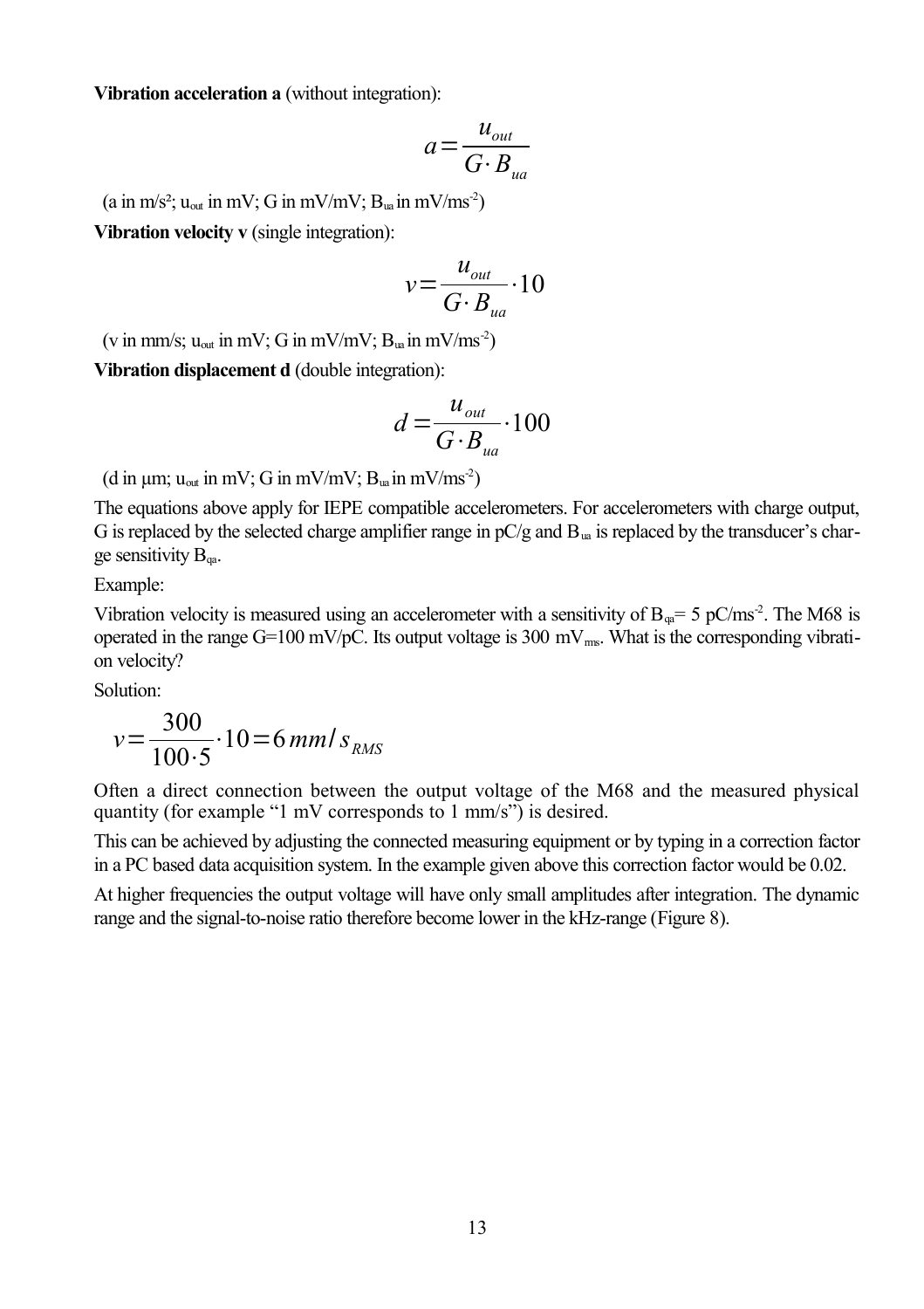

<span id="page-13-0"></span>Figure 8: Frequency response of the integrators



In some cases signal components with high frequency and magnitude may overload the amplifier although no overload can be detected at the M68 output. The overload LED remains dark. This can occur due to the attenuation of higher frequencies by the integrator (compare [Figure 8\)](#page-13-0). To avoid possible overload, make sure to check the signal level in the switch position "ACC" (integrator off) before using the integrator. If an overload condition should be indicated, reduce high frequency components by an appropriate low pass frequency.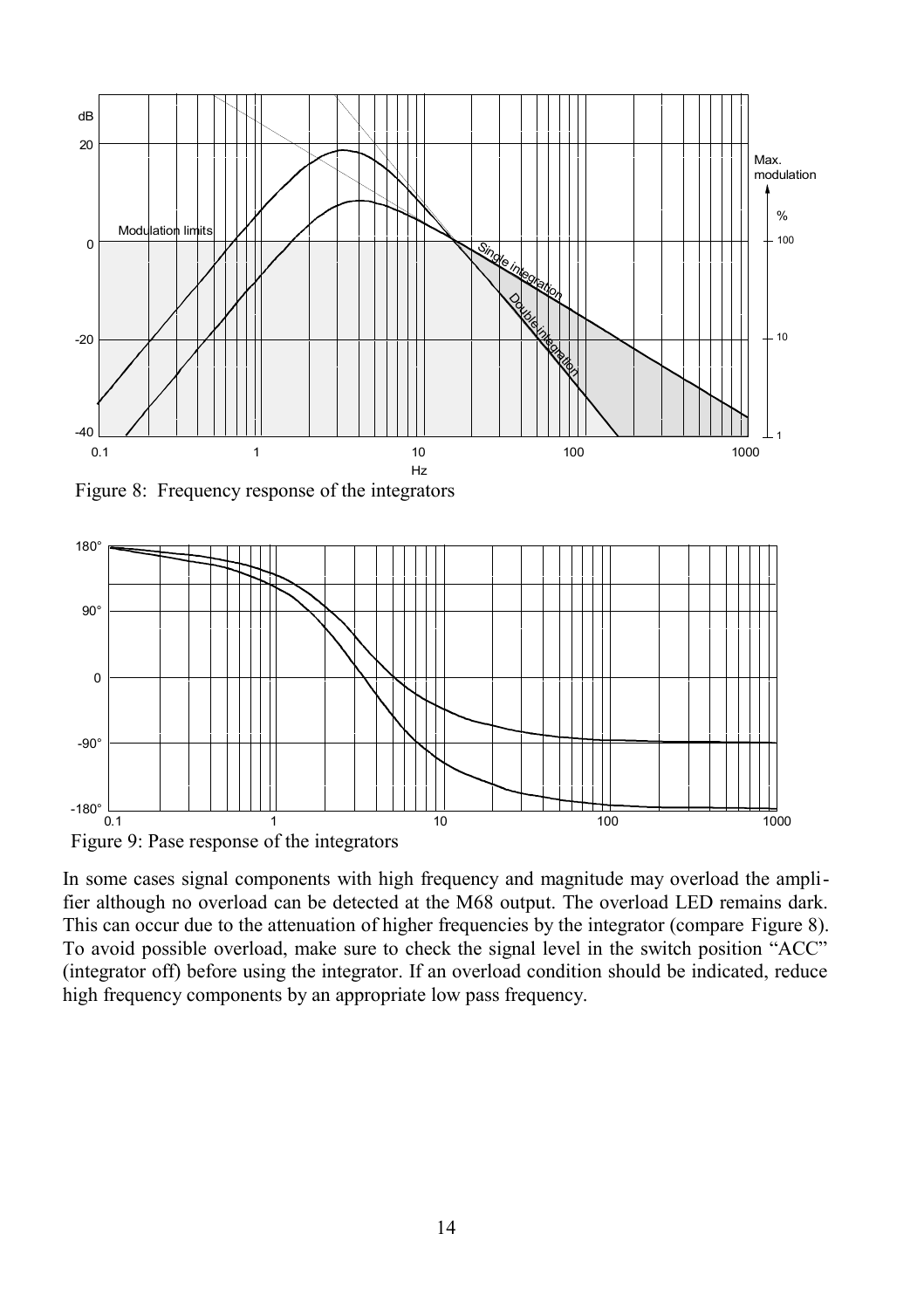# <span id="page-14-0"></span>**11. Rack Cases for Model M68R1**

For the 19" unit M68R1 the following rack mounting cases are available:

| Model  | <b>Channels</b> | <b>Built-in power supply</b> |
|--------|-----------------|------------------------------|
| M68B6  |                 | ves                          |
| M68B12 |                 | ves                          |



Figure 10: Front view of rack case M68B12

|   | ON           |                                                                                      |  |
|---|--------------|--------------------------------------------------------------------------------------|--|
| ⊕ | Power        |                                                                                      |  |
|   | OFF          | Metra Mess- und Frequenztechnik Radebeul                                             |  |
|   |              | <b>M68B6</b>                                                                         |  |
|   | Case GND     | 6 CHANNEL RACK CASE FOR<br>M68R1 SIGNAL CONDITIONERS                                 |  |
|   |              | Ser. No.: 1011                                                                       |  |
| O |              | 110 240 VAC<br>$50 - 60$ Hz<br>Œ<br>40 VA                                            |  |
|   | Fuse: 800 mA | Warning: Disconnect from the mains before<br>replacing the fuse or opening the case. |  |

Figure 11: Rear view of rack case Model M68B6

The rack cases Models M68B6 and M68B12 supply the plugged-in modules via a backplane. They can be operated with both 115 VAC and 230 VAC without changing any settings.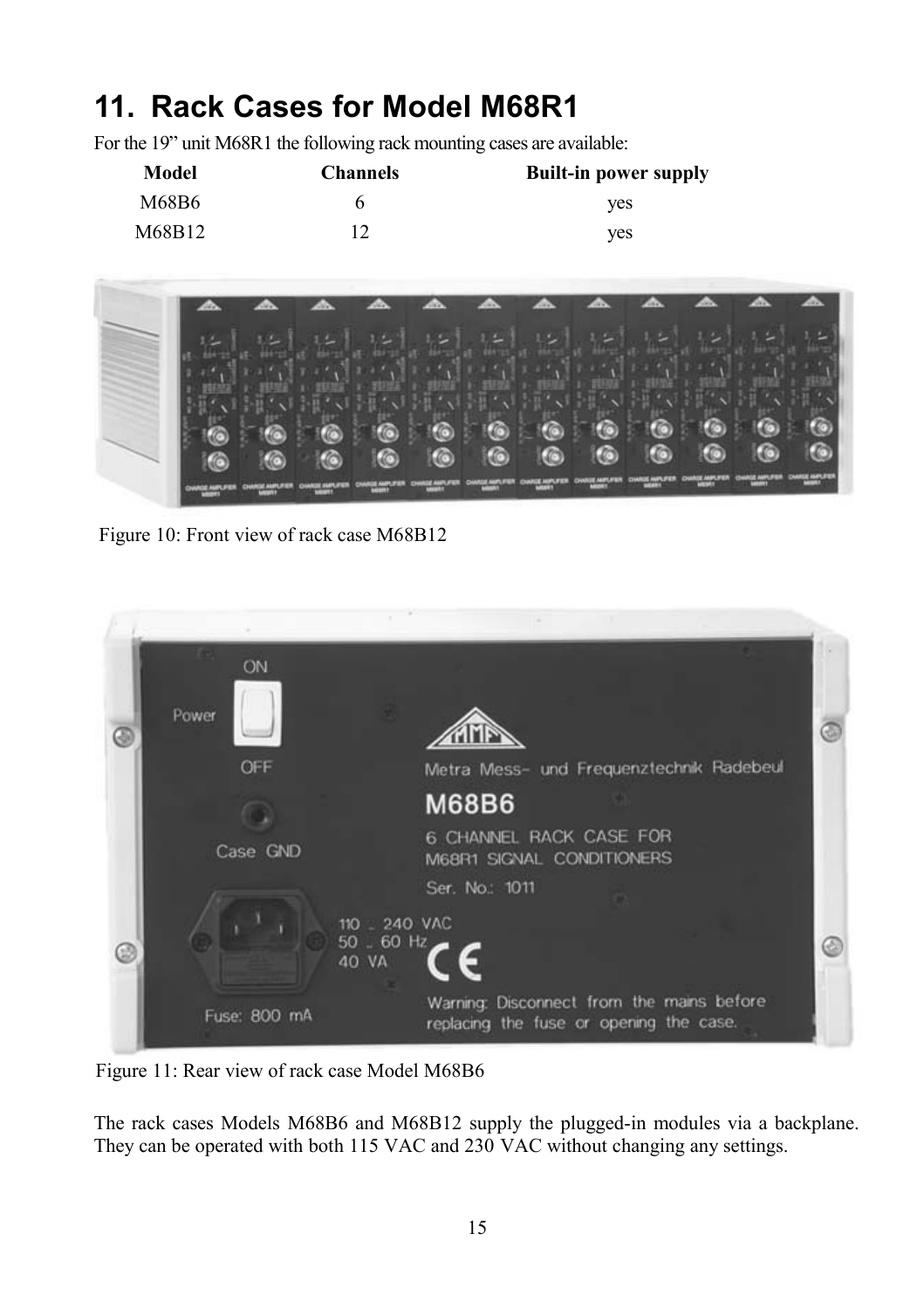The fuse holder of the rack cases M68B6 and M68B12 with mains power supply is located inside the mains socket at the rear. It can be pulled out using a screw driver. The fuse facing to the back of the drawer is a spare fuse. The rear one is the mains fuse.

**Important:** Unplug the device from the mains voltage before replacing the fuse. Make sure that the fuse to be replaced has the rating T 800 mA.

## <span id="page-15-0"></span>**12. Technical Data**

| <b>Measuring inputs</b>                       | Charge and IEPE compatible, $R_{I} > 5 M\Omega$<br>BNC socket, single-ended                                               |                                    |  |
|-----------------------------------------------|---------------------------------------------------------------------------------------------------------------------------|------------------------------------|--|
| <b>IEPE</b> sensor supply                     | $3.8 \dots 5.6$ mA constant current,<br>compliance voltage 24 V,<br>switched off by internal jumper,<br>LED indicator     |                                    |  |
| Gain                                          | $0.1 / 1 / 10 / 100 / 1000$ mV/pC (charge)                                                                                |                                    |  |
|                                               | $1/10/100/1000$ (IEPE)                                                                                                    |                                    |  |
| Accuracy                                      | $\pm$ 1 % typical, referred to full scale output<br>$\pm$ 2 % maximum, referred to full scale output                      |                                    |  |
| Low pass filter $(-3 dB)$                     | $0.1 / 0.3 / 1 / 10 / 20 / 50$ kHz, two poles, 40 dB/decade                                                               |                                    |  |
| High pass filter $(-3 dB)$                    | 3 Hz, two poles, 40 dB/decade, can be switched off                                                                        |                                    |  |
| <b>Frequency range</b><br>of integrators      | Single integration:<br>Double integration:                                                                                | $3-.1000$ Hz<br>$3.100 \text{ Hz}$ |  |
| Output                                        | $\pm$ 10 V <sub>PEAK</sub> , DC coupled, DC offset < 10 mV,<br>$R_{\text{OUT}} = 100 \Omega$ , BNC socket, single-ended   |                                    |  |
| <b>Cross-talk attenuation</b>                 | $> 60$ dB (M68D3 at 1 kHz / V=1000)                                                                                       |                                    |  |
| <b>Output noise with</b><br>charge input      | $\leq$ 15 mV <sub>rms</sub> (0.1 Hz  50 kHz bandwidth) and<br>$\leq 8$ mV <sub>rms</sub> (3 Hz 20 kHz bandwidth)          |                                    |  |
| <b>Output noise with</b><br><b>IEPE</b> input | $\rm{10~mV}_{rms}$ (0.1 Hz  50 kHz bandwidth) and<br>$\leq 6$ mV <sub>rms</sub> (3 Hz 20 kHz bandwidth)                   |                                    |  |
| <b>LED</b> indicators                         | Minimum modulation: $> 0.7$ V <sub>PEAK</sub><br>Overload: > 90 % of full-scale output<br>Battery: supply voltage $> 5 V$ |                                    |  |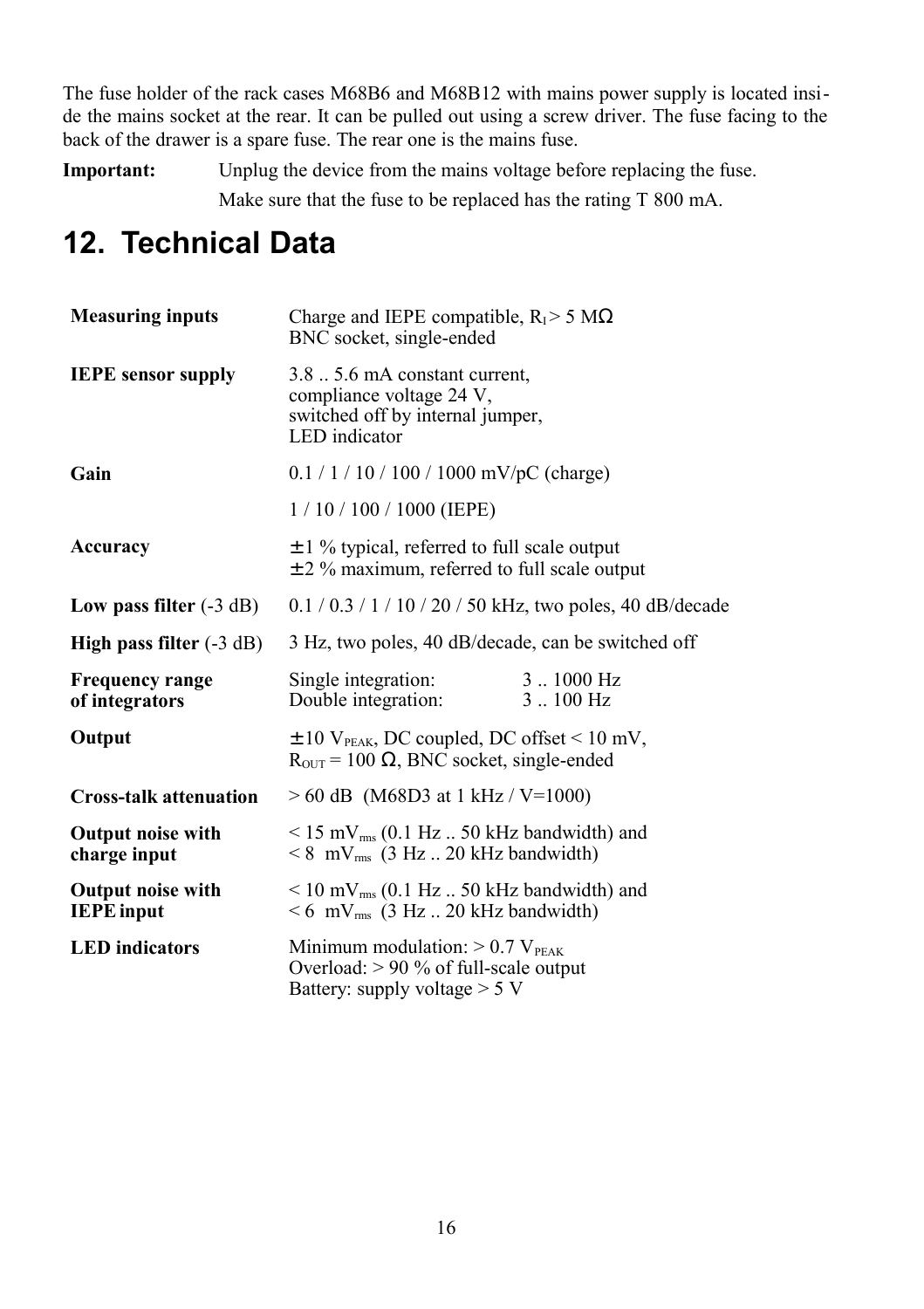| <b>External supply</b>                           | 5  15 VDC                                                                                                                                                 |
|--------------------------------------------------|-----------------------------------------------------------------------------------------------------------------------------------------------------------|
|                                                  | $<$ 300 mA (M68D1, M68R1)<br>$< 1$ A (M68D3)<br>connector to DIN 45323 (M68D1 / M68D3)<br>4 pin frame connector (M68R1)                                   |
| <b>Battery supply</b><br>(only M68D1)            | $4x$ "AA" size (LR6)<br>$>$ 10 h lifetime with alkaline cells                                                                                             |
| <b>Mains supply</b><br>(only M68B6/M68B12)       | Wide range input 85  264 VAC<br>Socket for IEC 320 mains cord<br>Grounding required<br>Power consumption: $< 40 W$<br>Fuse: 800 mA (slow) in mains socket |
| Mains plug adapter<br>(only M68D1/M68D3)         | Wide range input 100  240 VAC, 50 / 60 Hz<br>with two pole Euro plug<br>Output: 12 VDC / 0.5 A (M68D1) / 1 A (M68D3)                                      |
| Warm-up time                                     | 15 minutes                                                                                                                                                |
| <b>Operating temperature</b>                     | $-10$ 50 °C, 95 % rel. humidity without condensation                                                                                                      |
| <b>Dimensions</b><br>(width x height x<br>depth) | $105 \times 40 \times 150 \text{ mm}^3 \ (M68D1)$<br>$105 \times 90 \times 140 \text{ mm}^3 \ (M68D3)$<br>7 width units x 3 height units x 190 mm (M68R1) |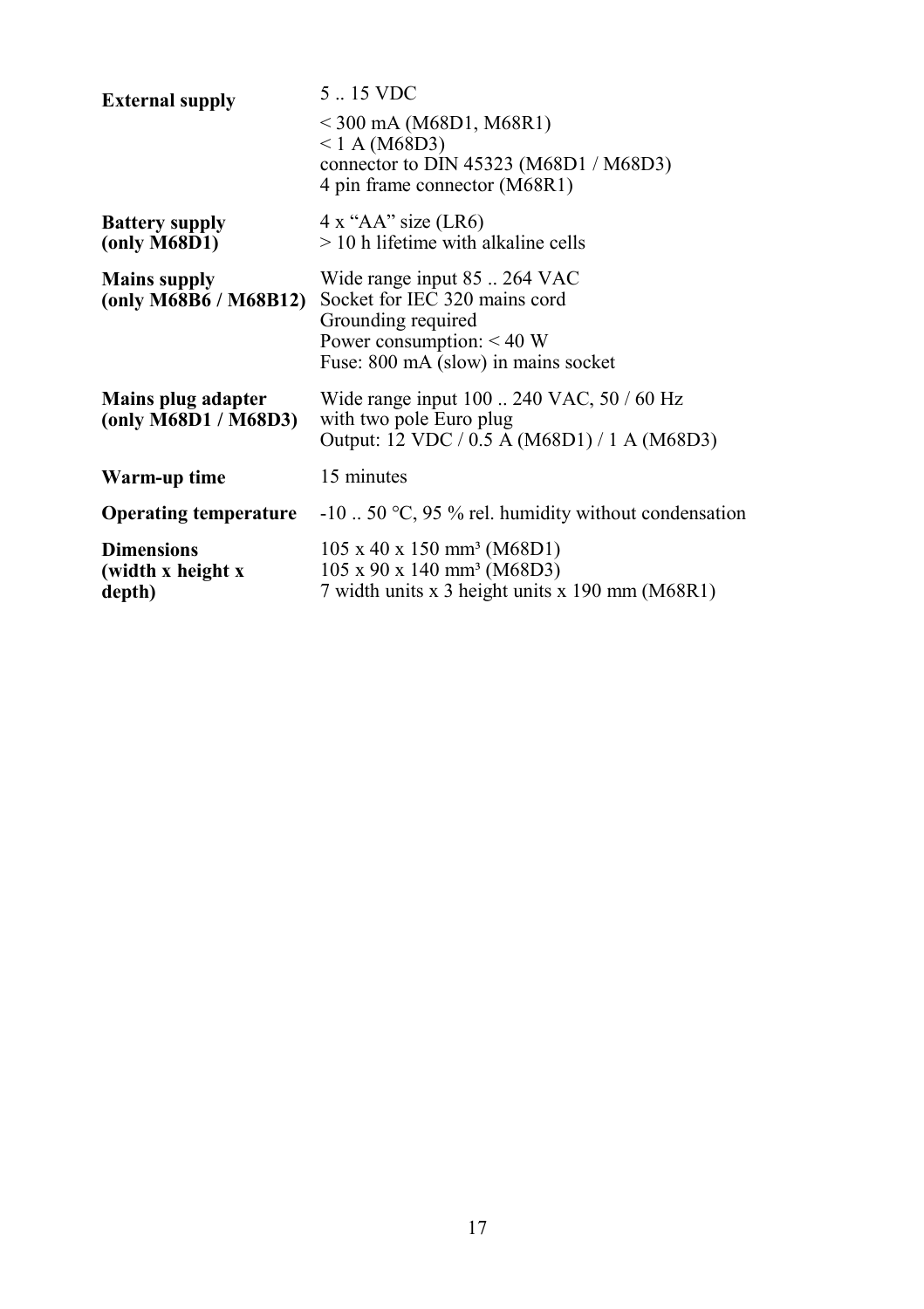#### **Limited Warranty**

Metra warrants for a period of

#### **24 months**

that its products will be free from defects in material or workmanship and shall conform to the specifications current at the time of shipment.

The warranty period starts with the date of invoice.

The customer must provide the dated bill of sale as evidence.

The warranty period ends after 24 months.

Repairs do not extend the warranty period.

This limited warranty covers only defects which arise as a result of normal use according to the instruction manual.

Metra's responsibility under this warranty does not apply to any improper or inadequate maintenance or modification and operation outside the product's specifications.

Shipment to Metra will be paid by the customer. The repaired or replaced product will be sent back at Metra's expense.